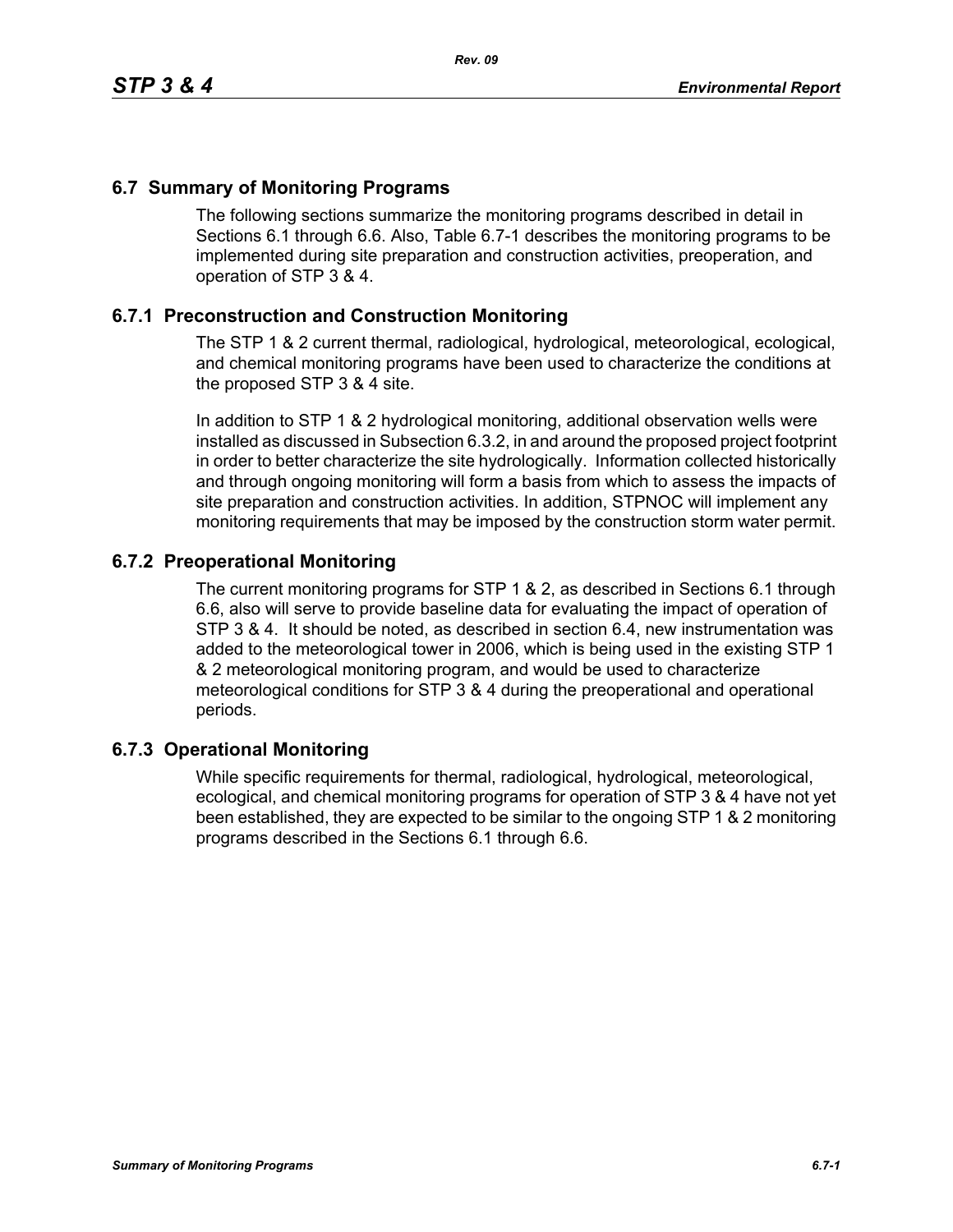| ۰.     |  |
|--------|--|
|        |  |
| $\sim$ |  |

*Summary of Monitoring Programs* 

Summary of Monitoring Programs

| Program                      | <b>Scope/Content</b>                                                                                                                                                                                                                                                                                                                                                                                                                                   | <b>Status</b>         | <b>Requiring Agency</b> |
|------------------------------|--------------------------------------------------------------------------------------------------------------------------------------------------------------------------------------------------------------------------------------------------------------------------------------------------------------------------------------------------------------------------------------------------------------------------------------------------------|-----------------------|-------------------------|
|                              | <b>Site Preparation and Construction Monitoring</b>                                                                                                                                                                                                                                                                                                                                                                                                    |                       |                         |
| <b>Thermal Monitoring</b>    | Thermal monitoring is required for discharges to the Colorado River when<br>discharge occurs from the Main Cooling Reservoir (MCR) (see Table 6.6-1)                                                                                                                                                                                                                                                                                                   | Existing              | <b>TCEQ</b>             |
| Radiological<br>Monitoring   | Existing STP 1 & 2 radiological monitoring program will serve as the preoperational<br>monitoring program for STP 3 & 4. The following exposure pathways to radiation<br>would be monitored.<br>• Direct (dosimeters)<br>• Airborne (iodine and particulates)<br>• Waterborne (surface water, groundwater, drinking water and sediment)<br>. Ingestion (milk, broadleaf vegetation, fish, invertebrates, meat)<br>Parameters presented in Table 6.2-3. | Existing              | <b>NRC</b>              |
|                              | Ongoing groundwater tritium monitoring would be used to assess any potential<br>changes in groundwater tritium concentrations during construction<br>(see Table 6.2-4)                                                                                                                                                                                                                                                                                 | Existing              | <b>NA</b>               |
| Hydrological<br>Monitoring   | Twenty-eight wells were installed in the vicinity of the STP 3 & 4 footprint to<br>establish baseline hydrological conditions (groundwater levels, flow paths, and<br>gradients). Hydrologic monitoring at select or new wells will continue through<br>construction to assess and monitor potential impacts of construction on<br>groundwater conditions (e.g. de-watering, wellhead protection) (see Table 6.3-3)                                    | Existing              | <b>NA</b>               |
|                              | The TCEQ General Permit Relating to Discharges from Construction Activities<br>requires a monitoring program to ensure pollution (e.g., sediment loading) from<br>storm water is minimized.                                                                                                                                                                                                                                                            | Permit<br>Requirement | <b>TCEQ</b>             |
| Meteorological<br>Monitoring | New meteorological tower dew point and relative humidity instrumentation was<br>installed in 2006. Current data gathering would be used to determine<br>meteorological conditions at STP 3 & 4 for assessing safety and environmental<br>factors that would influence radiological exposure in the event of a radiological<br>release.                                                                                                                 | Existing              | <b>NRC</b>              |
| <b>Ecological Monitoring</b> | Regulatory agencies have not required ecological monitoring of STP 1 & 2 or its<br>associated transmission corridors since the period of reservoir filling (mid 1980s)<br>and there is no on-going monitoring                                                                                                                                                                                                                                          | Not Required          | <b>NA</b>               |

*STP 3 & 4*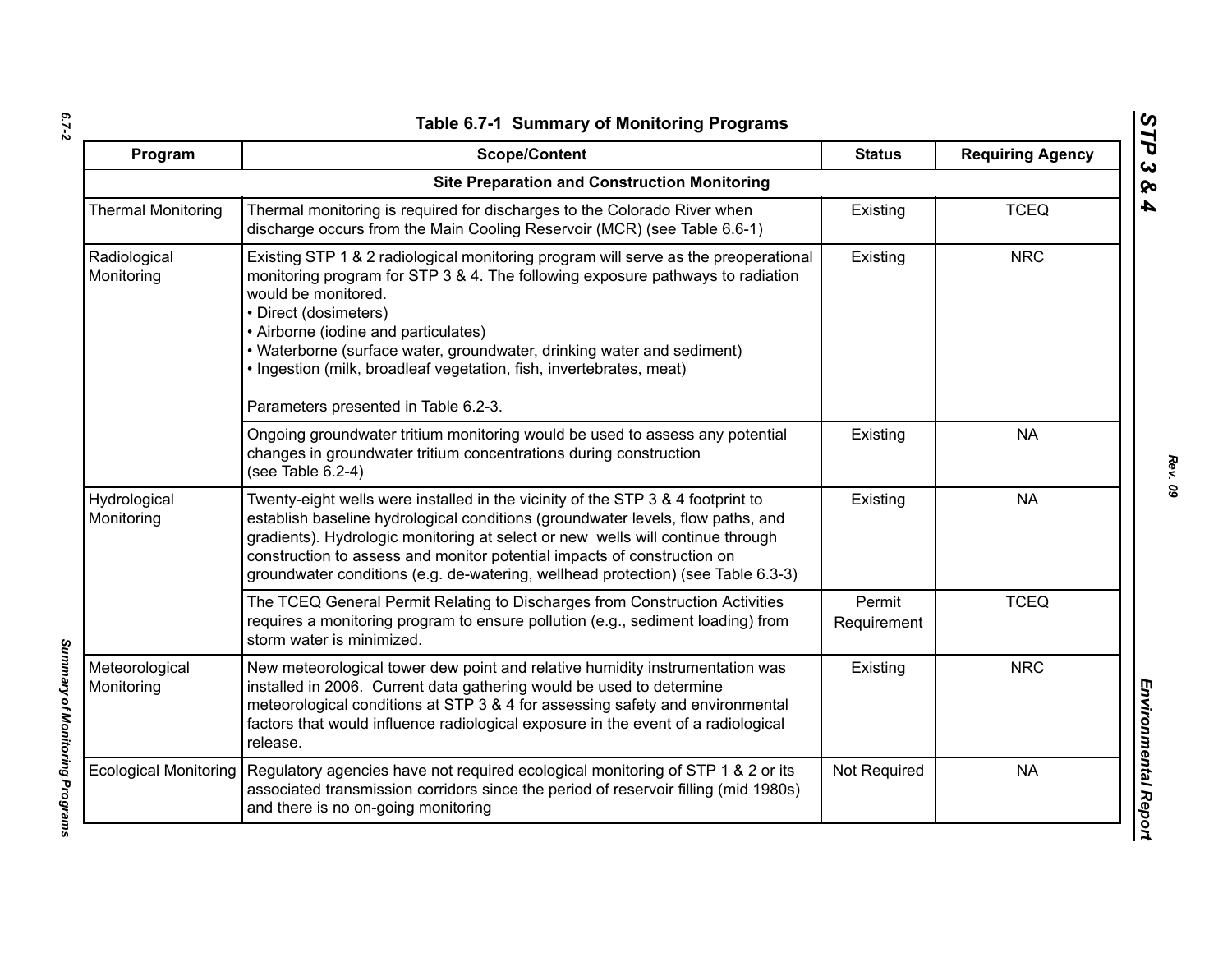| Program                    | <b>Scope/Content</b>                                                                                                                                                                                                                                                                                                                                                                                                                                    | <b>Status</b> | <b>Requiring Agency</b> |
|----------------------------|---------------------------------------------------------------------------------------------------------------------------------------------------------------------------------------------------------------------------------------------------------------------------------------------------------------------------------------------------------------------------------------------------------------------------------------------------------|---------------|-------------------------|
| <b>Chemical Monitoring</b> | Ongoing monitoring program for Units 1 & 2 required by the current TPDES permit<br>would be used to identify potential impacts of site preparation and construction of<br>Units 3 & 4. Parameters measured are presented in Table 6.6-1.                                                                                                                                                                                                                | Existing      | <b>TCEQ</b>             |
|                            | Ongoing monitoring for drinking water parameters (e.g. metals, trihalomethanes) at<br>various locations located throughout Units 1 & 2 would be used to monitor and<br>assess any impacts to drinking water quality from construction of Units 3 & 4 (see<br>Table 6.6-2).                                                                                                                                                                              | Existing      | <b>TCEQ</b>             |
|                            | Groundwater quality monitoring at select wells would be performed to ascertain the<br>chemical effects of construction activities on local groundwater quality (see Table<br>$6.6-3$ ).                                                                                                                                                                                                                                                                 | Existing      | <b>TCEQ</b>             |
|                            | Monitoring for analytical parameters (e.g. TSS, iron) at storm water outfall and/or<br>discharge points from STP 3 & 4 would be performed.                                                                                                                                                                                                                                                                                                              | Proposed      | <b>TCEQ</b>             |
|                            | Preoperational                                                                                                                                                                                                                                                                                                                                                                                                                                          |               |                         |
| <b>Thermal Monitoring</b>  | Thermal monitoring is required for discharges to the Colorado River when<br>discharge occurs from the MCR (see Table 6.1.-1)                                                                                                                                                                                                                                                                                                                            | Existing      | <b>TCEQ</b>             |
| Radiological<br>Monitoring | Existing STP 1 & 2 radiological monitoring program will serve as the pre-<br>operational monitoring program for STP 3 & 4. The following exposure pathways to<br>radiation would be monitored.<br>• Direct (dosimeters)<br>• Airborne (iodine and particulates)<br>• Waterborne (surface water, groundwater, drinking water and sediment)<br>. Ingestion (milk, broadleaf vegetation, fish, invertebrates, meat)<br>Parameters presented in Table 6.2-3 | Existing      | <b>NRC</b>              |
|                            | Ongoing groundwater tritium monitoring would be used to assess any changes in<br>groundwater tritium concentrations during pre-operation of STP 3 & 4 (see Table<br>$6.2-4$ ).                                                                                                                                                                                                                                                                          | Existing      | <b>NA</b>               |
| Hydrological<br>Monitoring | Hydrologic monitoring at identified wells will continue (see Table 6.3-3)                                                                                                                                                                                                                                                                                                                                                                               | Existing      | <b>NA</b>               |

*STP 3 & 4*

 $6.7 - 3$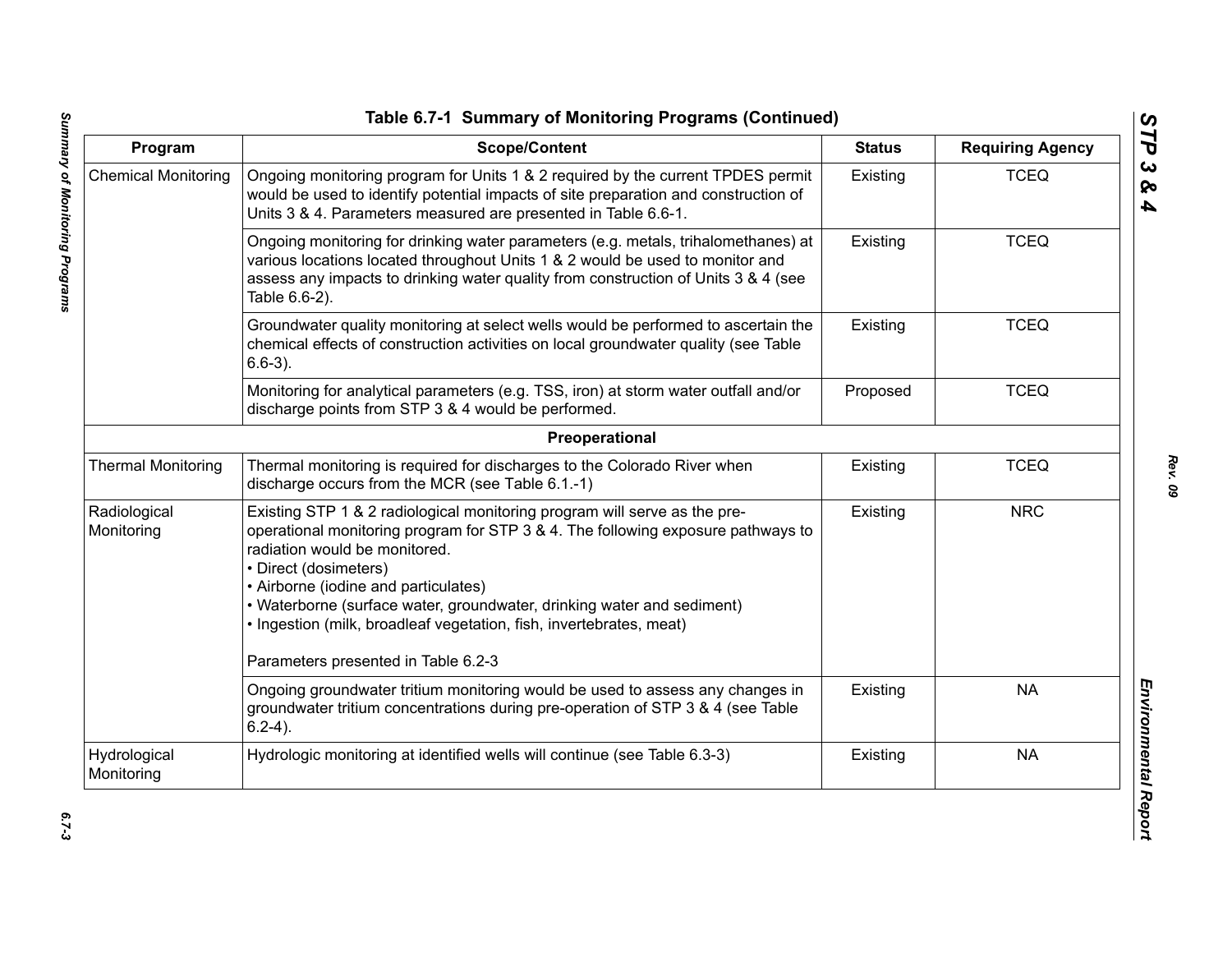*6.7-4*

| Program                      | <b>Scope/Content</b>                                                                                                                                                                                                                                                                                                                                                                                              | <b>Status</b> | <b>Requiring Agency</b> |
|------------------------------|-------------------------------------------------------------------------------------------------------------------------------------------------------------------------------------------------------------------------------------------------------------------------------------------------------------------------------------------------------------------------------------------------------------------|---------------|-------------------------|
| Meteorological<br>Monitoring | Current data gathering would be used to determine meteorological conditions at the<br>new units for assessing safety and environmental factors that would influence<br>radiological exposure in the event of a radiological release.                                                                                                                                                                              | Existing      | <b>NRC</b>              |
| <b>Ecological Monitoring</b> | Regulatory agencies have not required ecological monitoring of STP or its<br>associated transmission corridors since the period of reservoir filling (mid 1980s)<br>and there is no on-going monitoring                                                                                                                                                                                                           | Not Required  | <b>NA</b>               |
| <b>Chemical Monitoring</b>   | Ongoing monitoring program for STP 1 & 2 required by the current TPDES permit<br>would continue. Parameters measured are presented in Table 6.6-1.                                                                                                                                                                                                                                                                | Existing      | <b>TCEQ</b>             |
|                              | Ongoing monitoring for drinking water parameters (e.g. metals) at various locations<br>located throughout STP 1 & 2 would continue (see Table 6.6-2).                                                                                                                                                                                                                                                             | Existing      | <b>TCEQ</b>             |
|                              | Monitoring for analytical parameters (e.g. TSS, iron) at storm water outfall and/or<br>discharge points from STP 3 & 4 would be performed                                                                                                                                                                                                                                                                         | Proposed      | <b>TCEQ</b>             |
|                              | Operational                                                                                                                                                                                                                                                                                                                                                                                                       |               |                         |
| <b>Thermal Monitoring</b>    | Thermal monitoring is required for discharges to the Colorado River when<br>discharge occurs from the MCR (see Table 6.1-1).                                                                                                                                                                                                                                                                                      | Existing      | <b>TCEQ</b>             |
| Radiological<br>Monitoring   | Existing STP 1 & 2 radiological monitoring program would be utilized to monitor the<br>impacts from operation of STP 3 & 4. The following exposure pathways to radiation<br>would be monitored.<br>• Direct (dosimeters)<br>• Airborne (iodine and particulates)<br>• Waterborne (surface water, groundwater, drinking water and sediment)<br>· Ingestion (milk, broadleaf vegetation, fish, invertebrates, meat) | Proposed      | <b>NRC</b>              |
|                              | Parameters presented in Table 6.2-3                                                                                                                                                                                                                                                                                                                                                                               |               |                         |
|                              | Ongoing groundwater tritium monitoring would be used to assess any changes in<br>groundwater tritium concentrations during operation of STP 3 & 4 (see Table 6.2-4).                                                                                                                                                                                                                                              | Existing      | <b>NA</b>               |

*Summary of Monitoring Programs*